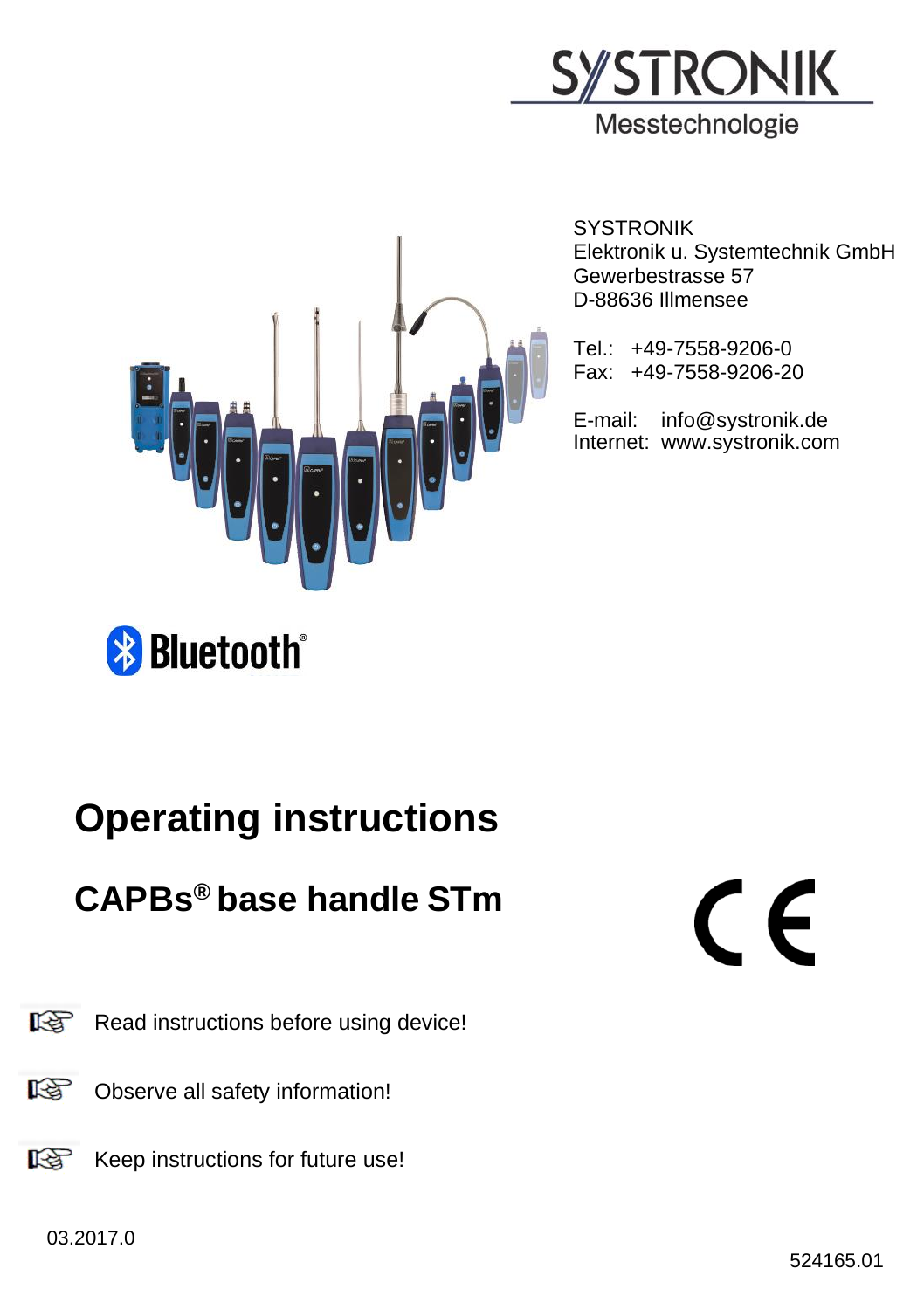#### 1 About these operating instructions

The operating instructions describe the CAPBs base handle STm. The CAPBs base handle STm cannot be operated without a sensor module. The CAPBs base handle STm and a CAPBs sens sensor module form a measruing instrument (also referred to as "CAPBs" in these operating instructions). Read and understand the operating instructions for the CAPBs sens sensor module which you use together with the base handle.

These operating instructions are part of CAPBs base handle STm.

- You may only use the measuring instrument if you have fully read and understood these operating instructions.
- Verify that these operating instructions are always accessible for any type of work performed on or with the measuring instrument.
- Pass these operating instructions as well as all other related documents on to all owners of the measuring instrument.
- $\blacktriangleright$  If you feel that these operating instructions contain errors, inconsistencies, ambiguities or other issues, contact the manufacturer prior to using the measuring instrument.

There operating instructions are protected by copyright and may only be used as provided for by the corresponding copyright legislation. We reserve the right to modifications.

The manufacturer shall not be liable in any form whatsoever for direct or consequential damage resulting from failure to observe these operating instructions or from failure to comply with directives, regulations and standards and any other statutory requirements applicable at the installation site of the measuring instrument.

#### 2 Information on safety

WARNING MEASURING INSTRUMENTS WITHOUT DEDICATED DISPLAY

 Verify that the selected display devices have an active connection to the measuring instrument prior to the measurement, during the measurement and up to termination of the measurement.

Failure to follow these instructions can result in death, serious injury and equipment damage.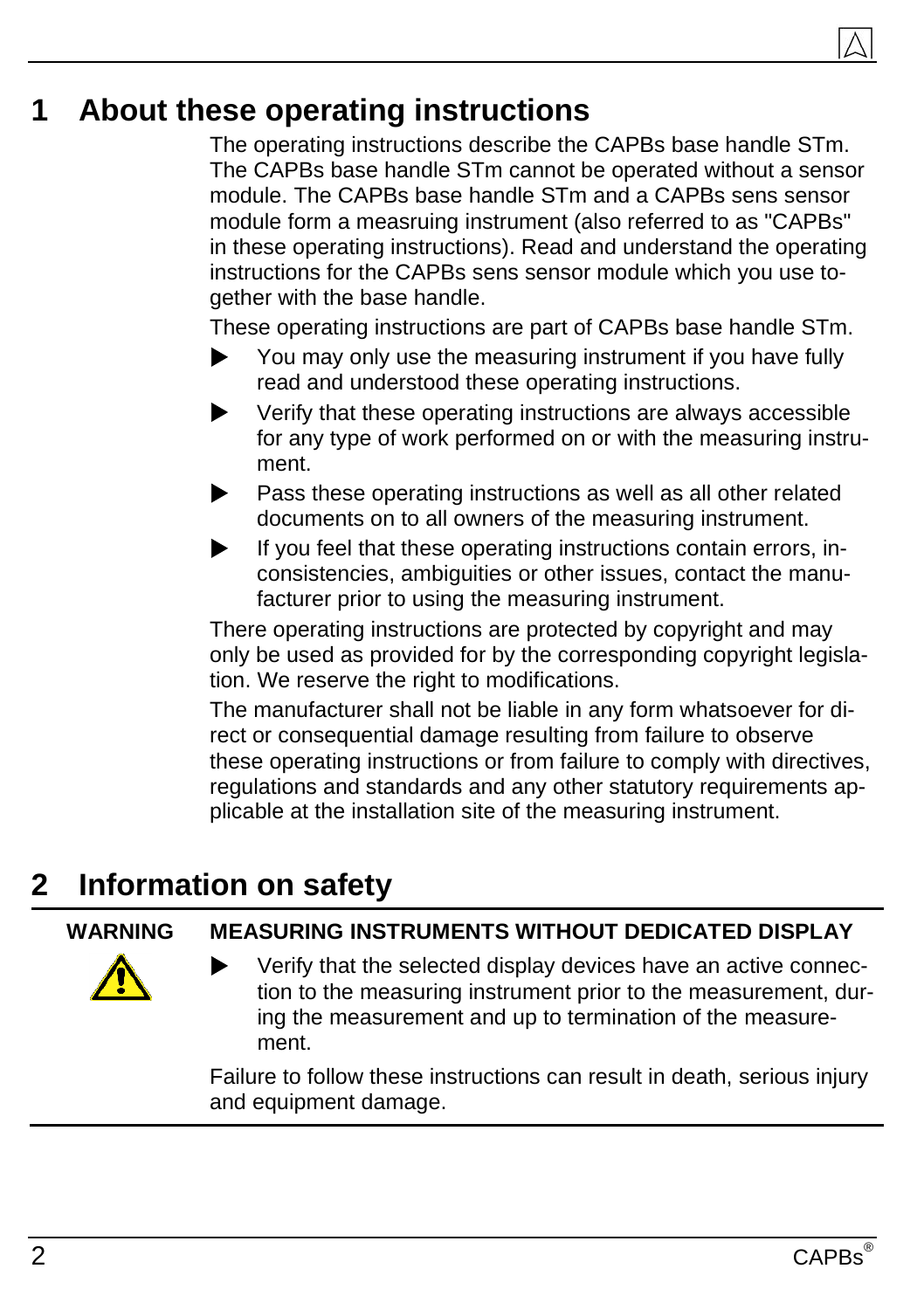#### **Product description**

CAPBs are measuring instruments for different applications. CAPBs can be used to extend BlueLine measuring instruments by the measured variables provided by the CAPBs. CAPBs can also be operated without a BlueLine measuring instrument.

The BlueLine measuring instrument or an app or a smartphone or tablet are used to display, evaluate and log the measured values. The measured values are transferred via Bluetooth Smart technology.

The following BlueLine measuring instruments can be paired with the CAPBs: BLUELYZER ST, EUROLYZER STx, MULTILYZER STe, S4600 ST series and TMD9.

The various CAPBs allow you to measure pressure, differential pressure, flow, temperature and humidity as well as detect gas leakage.

CAPBs are modular. This way, various sensor modules can be connected via different connection types. This results in numerous application solutions.



#### 3.1 Modular system with base handle STm

The CAPBs constitute a modular system consisting of the universal base handle CAPBs STm and an application-specific sensor module CAPBs sens for a wide variety of measured variables.

The base handle CAPBs STm holds the various sensor modules CAPBs sens. The base handle can be combined with any sensor module to form a complete CAPBs measuring instrument. A multipurpose key is located at the front; it is used for switching the unit on and off, for zero adjustment, for activating the Hold mode or for starting the data logger function. The multi-colour LED displays the status of the CAPBs by means of different colours and flashing frequencies.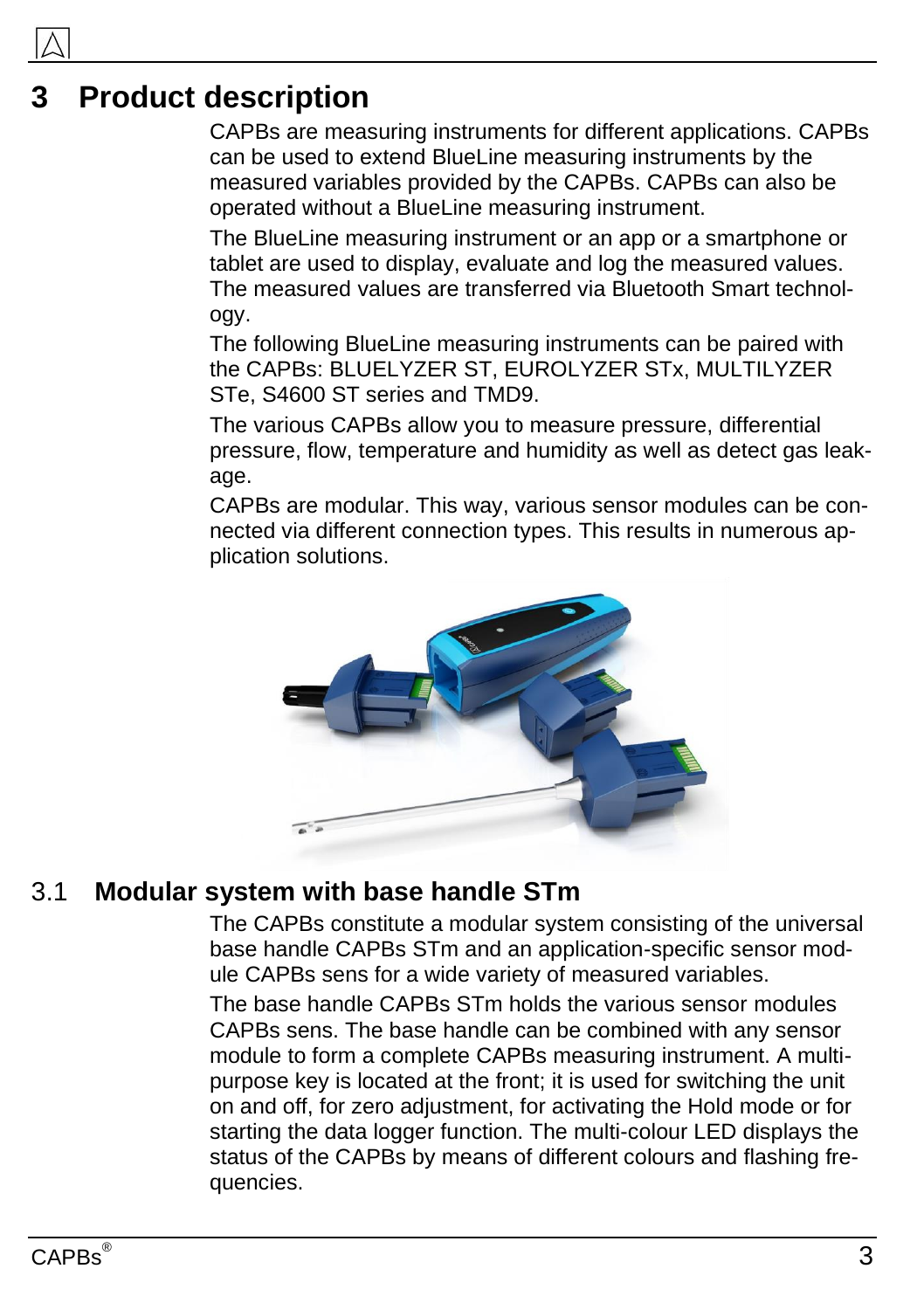### 3.2 Overview



|   | LED                                                 |
|---|-----------------------------------------------------|
| 2 | Multi-purpose key                                   |
| 3 | Magnets                                             |
| 4 | Unlocking mecha-<br>nism for removing<br>CAPBs sens |
| 5 | Battery compart-<br>ment                            |
| 6 | Snap-in mecha-<br>nism for<br>CAPBs sens            |

#### 3.3 LED status, visual and audible signals

| <b>LED</b> status                  | Meaning                                                                                                                                                                                                                            |
|------------------------------------|------------------------------------------------------------------------------------------------------------------------------------------------------------------------------------------------------------------------------------|
| Flashing blue                      | The measuring instrument is searching for a<br><b>Bluetooth Smart connection</b>                                                                                                                                                   |
| Flashing green                     | The measuring instrument is connected                                                                                                                                                                                              |
| Flashing green, fast               | Measurement finished, measured data availa-<br>ble, Hold mode                                                                                                                                                                      |
| Flashing yellow, fast              | Settling phase                                                                                                                                                                                                                     |
| Flashing yellow                    | Measuring mode                                                                                                                                                                                                                     |
| Flashing white                     | Measurement finished, measured data availa-<br>ble                                                                                                                                                                                 |
| Flashing magenta                   | Data logger active                                                                                                                                                                                                                 |
| Flashing red                       | Sensor error                                                                                                                                                                                                                       |
| Flashing red, fast                 | Base handle connected, no CAPBs sens<br>plugged in                                                                                                                                                                                 |
| Flashing magenta, fast             | Base handle not connected and no CAPBs<br>sens plugged in                                                                                                                                                                          |
| Flashing red, every 5 sec-<br>onds | Low battery                                                                                                                                                                                                                        |
| Audible signal<br>(beep)           | Depending on the application (GS10, CO30),<br>the CAPBs base handle STm emits audible<br>signals.<br>The audible signal can be activated or deac-<br>tivated in the main menu of the measurement<br>program of the display device. |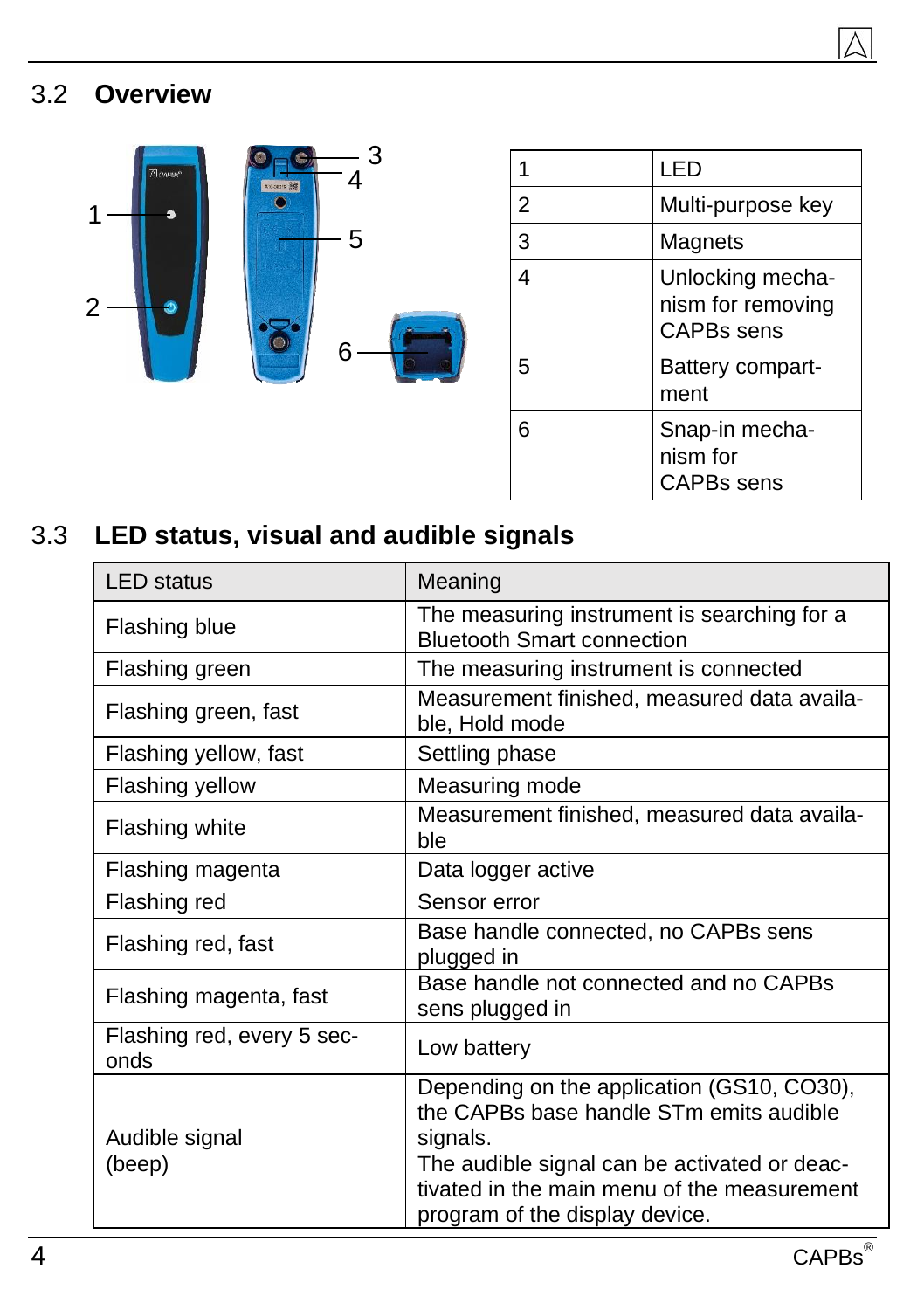#### 3.4 Assignment of the multi-purpose key

You can assign a function to the multi-purpose key of the CAPBs base handle in the Settings menu of the BlueLine measuring instrument or the EuroSoft live app. Press the "Enter" key to open the main menu in the measurement program. Select "Settings  $\rightarrow$  Bluetooth Smart  $\rightarrow$  CAPBs Key" and select the function to be assigned to the key:

| CAPBs sens                                                                                                 | Function of key and meaning                                                                                                                                                                                                                                                                            |
|------------------------------------------------------------------------------------------------------------|--------------------------------------------------------------------------------------------------------------------------------------------------------------------------------------------------------------------------------------------------------------------------------------------------------|
| CO30, GS10                                                                                                 | Acknowledge: Acknowledge audible alarm<br>Hold: Hold measured values<br>Reset Max/Min: Clear maximum/minimum values<br>Data logger (BlueLine device option): Start/stop data logger<br>Zero point: Set zero point at current gas concentration                                                         |
| PS10, PS20,<br>PS22, PS33,<br>PS35, PS40,<br>PS41, PS42,<br>PS60, PS61,<br>PS62, PT70,<br>FP <sub>10</sub> | Start/Stop: Start or terminate measurement (for measurement pro-<br>grams which comprise this function)<br>Hold: Hold measured values<br>Zero point: Set zero point at current pressure<br>Reset Max/Min: Clear maximum/minimum values<br>Data logger (BlueLine device option): Start/stop data logger |
| AQ20, RH80,<br>FT20, TK10,<br>TK11, TK20,<br>TK30, TK35,<br>TK40, TK50                                     | Start/Stop: Start or terminate measurement (for measurement pro-<br>grams which comprise this function)<br>Hold: Hold measured values<br>Reset Max/Min: Clear maximum/minimum values<br>Data logger (BlueLine device option): Start/stop data logger                                                   |

#### 4 Operation with BlueLine devices and EuroSoft live app

#### 4.1 CAPBs measurement menu

The BlueLine measuring instrument displays, evaluates and logs the measured CAPBs values.

You can also use a smartphone or tablet with Bluetooth Smart to display, evaluate and log the measured CAPBs values.

The "EuroSoft live" app required for this is available in the Google Play Store (Android) and the App Store (Apple). The app provides program menus which depend on the CAPBs sens sensor module used.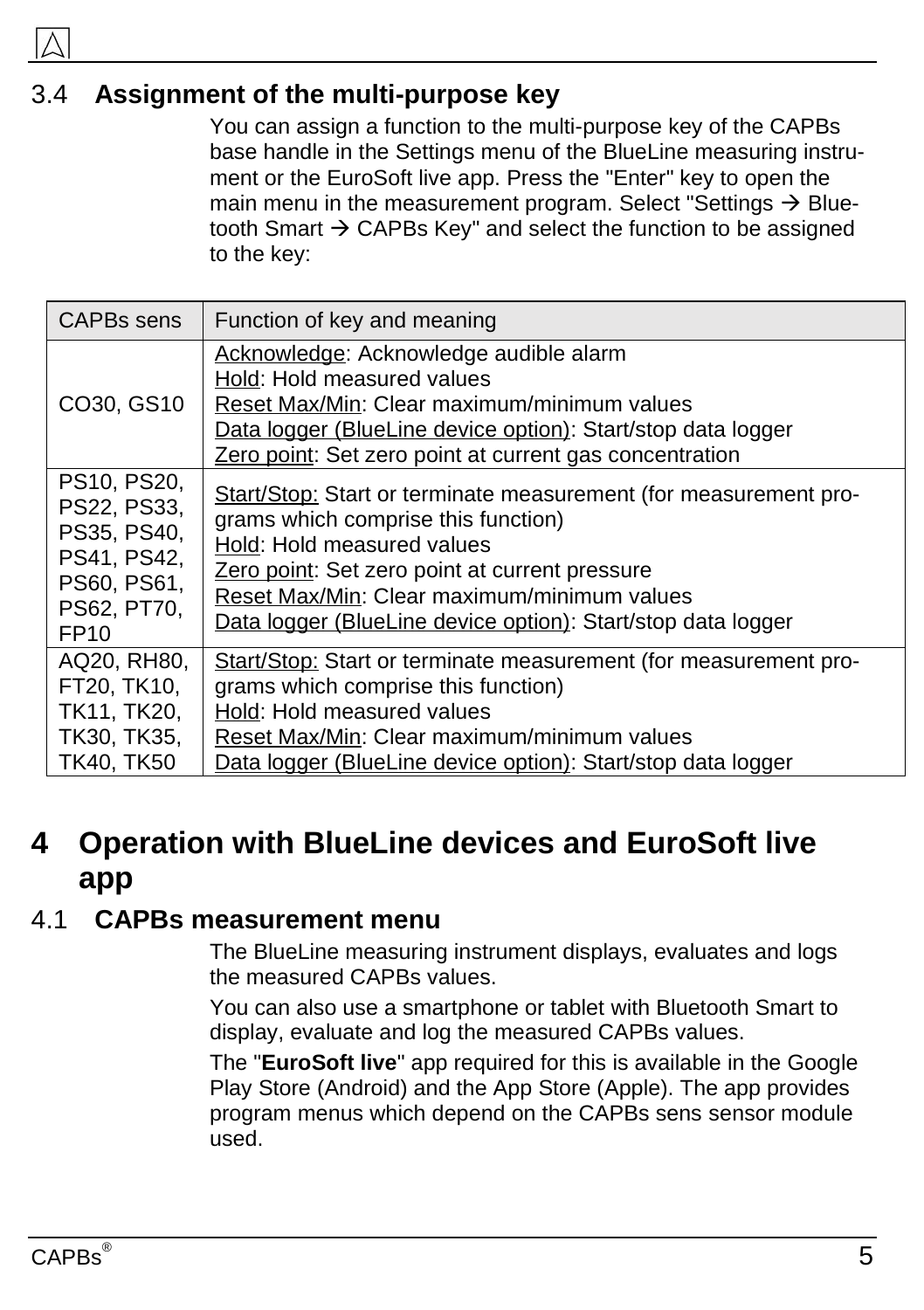#### 4.2 Initial commissioning with BlueLine measuring instrument

- 1. Plug the CAPBs sens sensor module required for your application into the base handle.
- 2. Press and hold down for approximately two seconds the multipurpose key of the measuring instrument in order to switch it on.
- 3. Start the required CAPBs program on the measuring instrument, designated by the Bluetooth symbol:  $\mathbf{B}$ .
- 4. Press the "Enter" key to open the main menu in the measurement program.
- 5. Select the Bluetooth Smart search for CAPBs under "Settings  $\rightarrow$  Bluetooth SMART".

The Bluetooth Smart search takes approximately 10 to 15 seconds. The CAPBs must be on while the search is running.

The CAPBs measuring instruments found are displayed with the serial number of the base handle and the designation of the CAPBs sens sensor module.

6. Select the required CAPBs and press the "Enter" key to establish the connection.

When the connection is established, the colour of the LED at CAPBs base handle changes from blue to green. The selected CAPBs is now paired with the BlueLine measuring instrument. In the future, it will connect automatically.

After initial commissioning, it is sufficient to switch on the CAPBs before you start the required measurement program on the BlueLine device.

#### 4.3 Initial commissioning with EuroSoft live app

- 1. Plug the CAPBs sens sensor module required for your application into the base handle.
- 2. Press and hold down for approximately two seconds the multipurpose key of the measuring instrument in order to switch it on.
- 3. Start the EuroSoft live app on the mobile device.
- 4. Tap the button "Search for devices".

The CAPBs measuring instruments found are displayed with the serial number of the base handle and the designation of the CAPBs sens sensor module.

5. Tap the required CAPBs in the list to establish the connection. When the connection is established, the colour of the LED at CAPBs base handle changes from blue to green. The app opens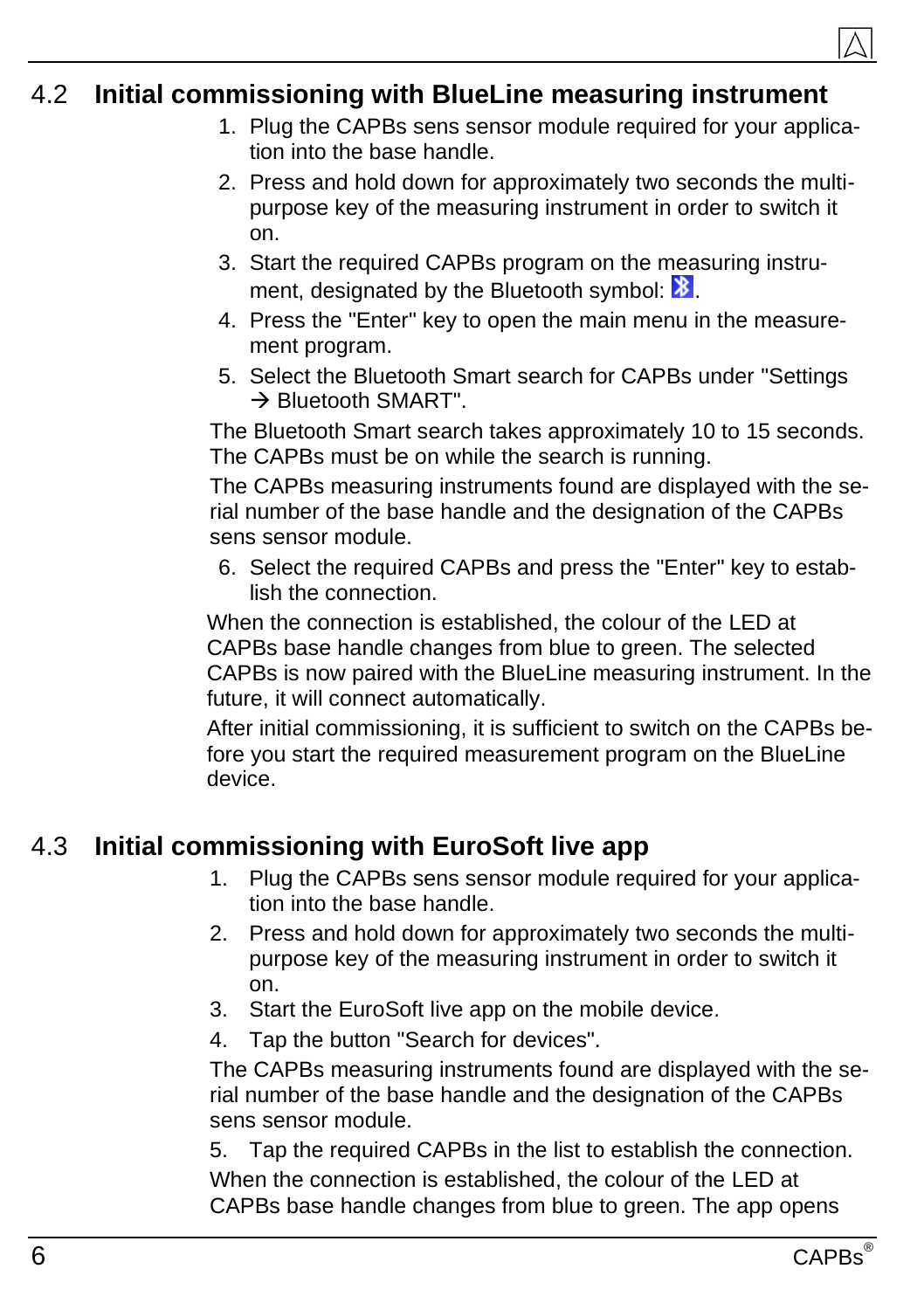the application menu which provides the application programs for the plugged in CAPBs sens sensor module. Navigate with the following buttons:



Tap the Share button (top right) to send or save the measurement  $log_{10}$ 

#### 4.4 CAPBs settings

You can assign a function to the key of the multi-purpose key of the CAPBs base handle via the menu item "Settings  $\rightarrow$  Bluetooth SMART  $\rightarrow$  CAPBs Key".

The following functions are available (depending on the measurement program): Start/Stop, Hold, Zero, Reset Max/Min and Data Logger (option).

In the Direct Access menu, you can switch between different CAPBs devices via the menu item "CAPB".

#### 4.5 Measurement

Plug the CAPBs sens sensor module for the measuring task and the measuring range at hand into the CAPBs base handle. Before taking measurements, you must establish the connection between the CAPBs and the display device (for example, BlueLine measuring instrument).

Switch on the CAPBs and start the required measurement program on the BlueLine measuring instrument or the smartphone or the tablet. Once you have established the connection, measurements can be taken.

Note: You can only connect to a single display device at a time.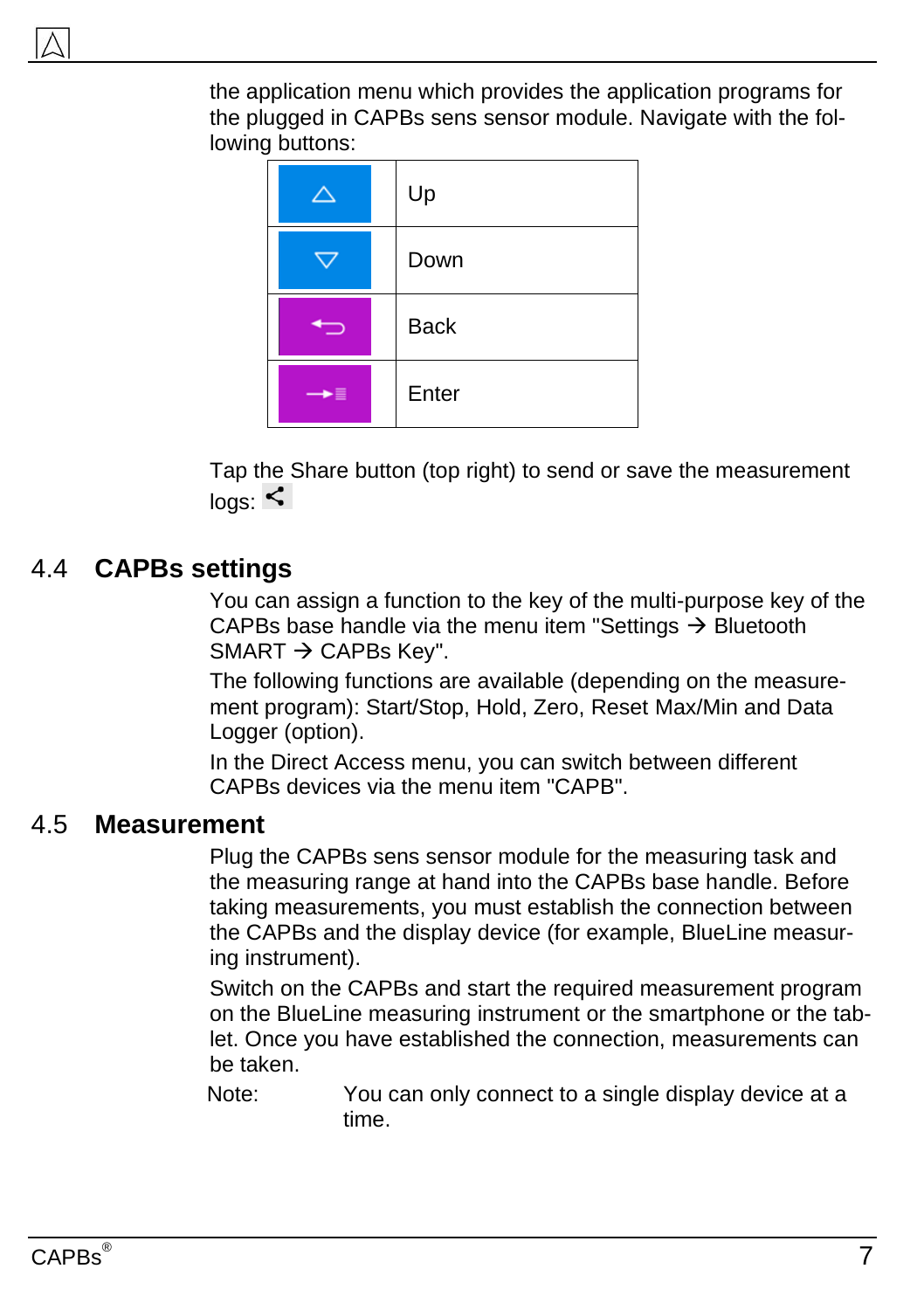

#### 4.6 Terminating the measurement

If you terminate the measurement program on the BlueLine measuring instrument or the smartphone or the tablet, the Bluetooth connection is automatically disconnected. After a period of approximately one minute without Bluetooth connection, the CAPBs is automatically switched off. If you hold down the multi-purpose key of the CAPBs base handle for approx. 2 seconds, the CAPBs is immediately switched off and the Bluetooth connection is disconnected.

#### 5 Technical specifications

#### 5.1 Approvals, conformities

CAPBs STm: RED (Radio Equipment Directive) - 2014/53/EU

5.2 CAPBs STm:



|                            | CAPBs STm                                                                               |
|----------------------------|-----------------------------------------------------------------------------------------|
| Dimensions                 | Housing (W x H x D) 140 x 45 x 39 mm                                                    |
| Housing                    | Polyamide (PA)                                                                          |
| Degree of protection       | IP 40                                                                                   |
| Operating tempera-<br>ture | 0 °C to $+40$ °C                                                                        |
| Storage tempera-<br>ture   | -20 °C to +60 °C                                                                        |
| Supply                     | Batteries 2 x AAA (micro), battery life depends on the CAPBs<br>sens sensor module used |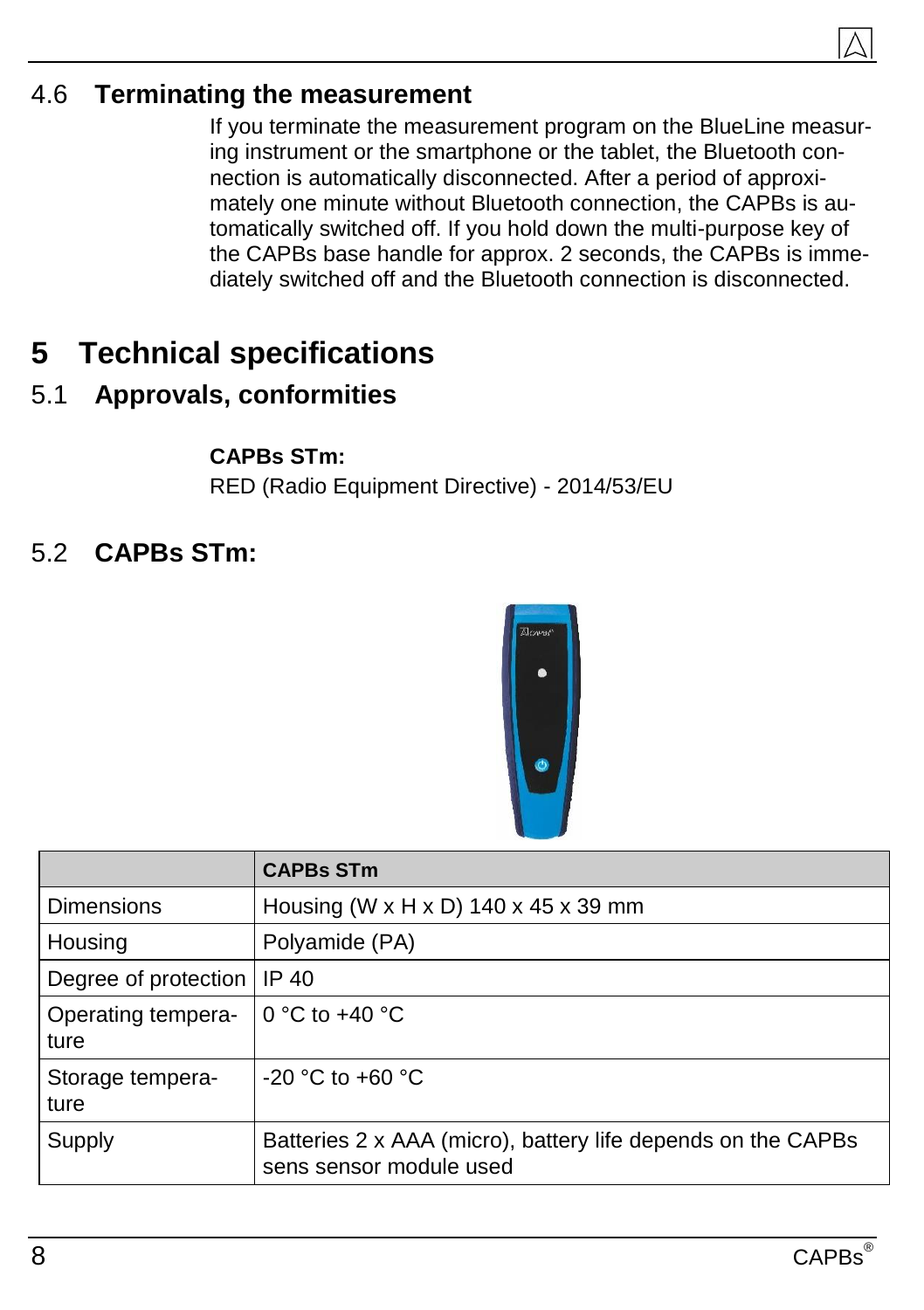|                                                     | <b>CAPBs STm</b>                                                                                                                                                                                                                                                                                                                                                                                |
|-----------------------------------------------------|-------------------------------------------------------------------------------------------------------------------------------------------------------------------------------------------------------------------------------------------------------------------------------------------------------------------------------------------------------------------------------------------------|
| Compatible BlueL-<br>ine measuring in-<br>struments | BLUELYZER ST, EUROLYZER STx, MULTILYZER STe,<br>S4600 ST series, TMD9 firmware V2.00.0 and higher                                                                                                                                                                                                                                                                                               |
| Compatible display<br>units                         | Smartphone or tablet with Bluetooth 4.0 and<br>Android version 4.3 and higher or<br>Apple iOS version 7.1 and higher<br>Free app "EuroSoft live" available from App Store (Apple) or<br>Google Play Store (Android)                                                                                                                                                                             |
| Data communica-<br>tion                             | <b>Bluetooth Smart interface</b><br>Bluetooth type: Broadcom Corporation BCM20737S BLE SoC<br>Qualified Design ID: D022301<br>Bluetooth radio class: class 2<br>Bluetooth specification: 4.1                                                                                                                                                                                                    |
| Frequency band                                      | $2.4$ GHz                                                                                                                                                                                                                                                                                                                                                                                       |
| <b>Transmission power</b>                           | Max. 2.5 mW / 4 dBm                                                                                                                                                                                                                                                                                                                                                                             |
| Range                                               | Up to 10 m in buildings, up to 50 m outdoor<br>The actual range depends on the environment and can be re-<br>duced by, for example, walls and other obstacles                                                                                                                                                                                                                                   |
| Bluetooth certifica-<br>tion                        | EU countries:<br>Austria, Belgium, Bulgaria, Croatia, Czech Republic, Denmark,<br>Estonia, Finland, France, Germany, Greece, Hungary, Ireland,<br>Italy, Latvia, Lithuania, Luxembourg, Malta, Netherlands, Po-<br>land, Portugal, Republic of Cyprus, Romania, Slovakia, Slove-<br>nia, Spain, Sweden, United Kingdom<br><b>EFTA</b> countries:<br>Iceland, Liechtenstein, Norway, Switzerland |

#### INFO BLUETOOTH CERTIFICATION

The Bluetooth module may only be used in countries for which a Bluetooth certification has been obtained.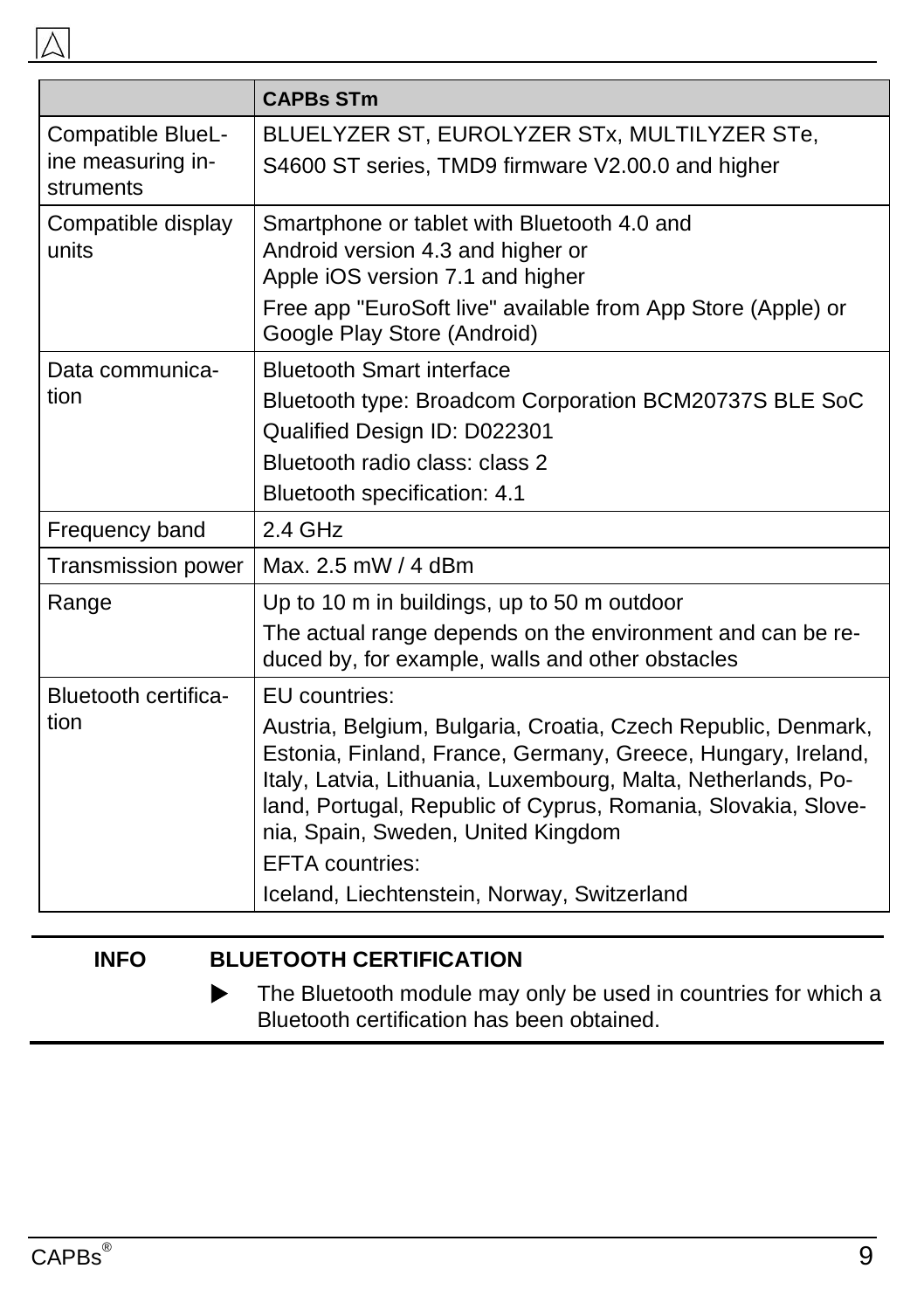#### 6 Troubleshooting

Repairs may only be performed by specially trained, qualified staff.

| Problem                                                    | Possible reason         | Repair |                                                         |
|------------------------------------------------------------|-------------------------|--------|---------------------------------------------------------|
| Measuring instru-<br>ment cannot be<br>switched on         | <b>Batteries empty</b>  |        | Replace batteries                                       |
| Display device<br>shows dashes,<br>no measured val-<br>ues | Sensor inopera-<br>tive |        | Send the measuring<br>instrument to the<br>manufacturer |
| Other malfunc-<br>tions                                    |                         |        | Send the measuring<br>instrument to the<br>manufacturer |

#### 7 Decommissioning, disposal



Dispose of the product in compliance with all applicable directives, standards and safety regulations.

Electronic components and batteries must not be disposed of together with the normal household waste.

#### 8 Warranty

See our terms and conditions at www.afriso.com or your purchase contract for information on warranty.

#### 9 Addresses

The addresses of our worldwide representations and offices can be found on the Internet at [www.systronik.com.](http://www.systronik.com/)